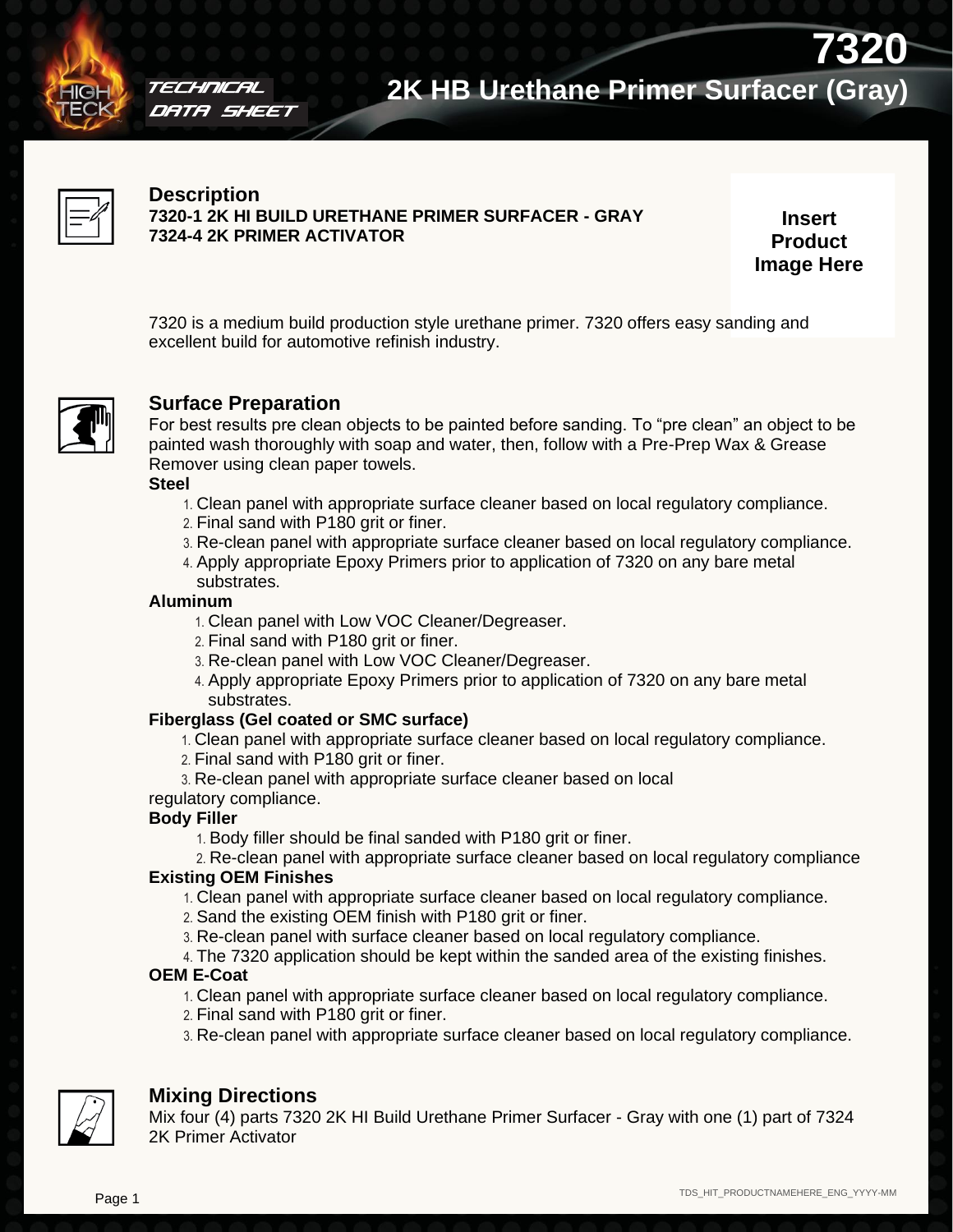

### TECHNICAL DATA SHEET

# **7320 2K HB Urethane Primer Surfacer (Gray)**



### **Application**

Apply 2-3 medium coats. Allow each coat to flash completely dull before applying next coat.

\***Tech Tip:** Inadequate flash times may result in product failure including loss of adhesion, shrinkage, sand scratch swelling and pin holing.



## **Bake Times**

.

Force Drying @ 140°F (60°C)

| Purge Time       | 15 minutes |
|------------------|------------|
| <b>Bake Time</b> | 20 minutes |

## **Infrared Cure**

6-8 minutes

**NOTE:** For detailed curing information refer to equipment manufacturers recommendations.



## **Dry Times**

A properly flashed surface will appear dull and dry to touch. Times are approximate. Air Dry @ 77°F (25°C)

| Flash (after 1st coat) | 10-15 minutes or until dull    |  |  |
|------------------------|--------------------------------|--|--|
| Flash (after 2nd coat) | 15-20 minutes or until dull    |  |  |
| <b>To Sand</b>         | 2-4 Hours                      |  |  |
| To Topcoat             | After sanding within 24 hours* |  |  |

*Tech Tip: Surface must be re-scuffed if sanded primer is not top coated within 24 hours*



## **Pot Life**

Pot life is 1-2 hours at 77˚F

**NOTE:** Pot life will shorten as temperatures increase. High Teck™ products are no recommended for use in temperatures below 65°F



## **Suitable Substrates**

**Steel** Aluminum **Fiberglass** Body filler OEM E-Coat OEM Finishes Plastic & flexible substrates